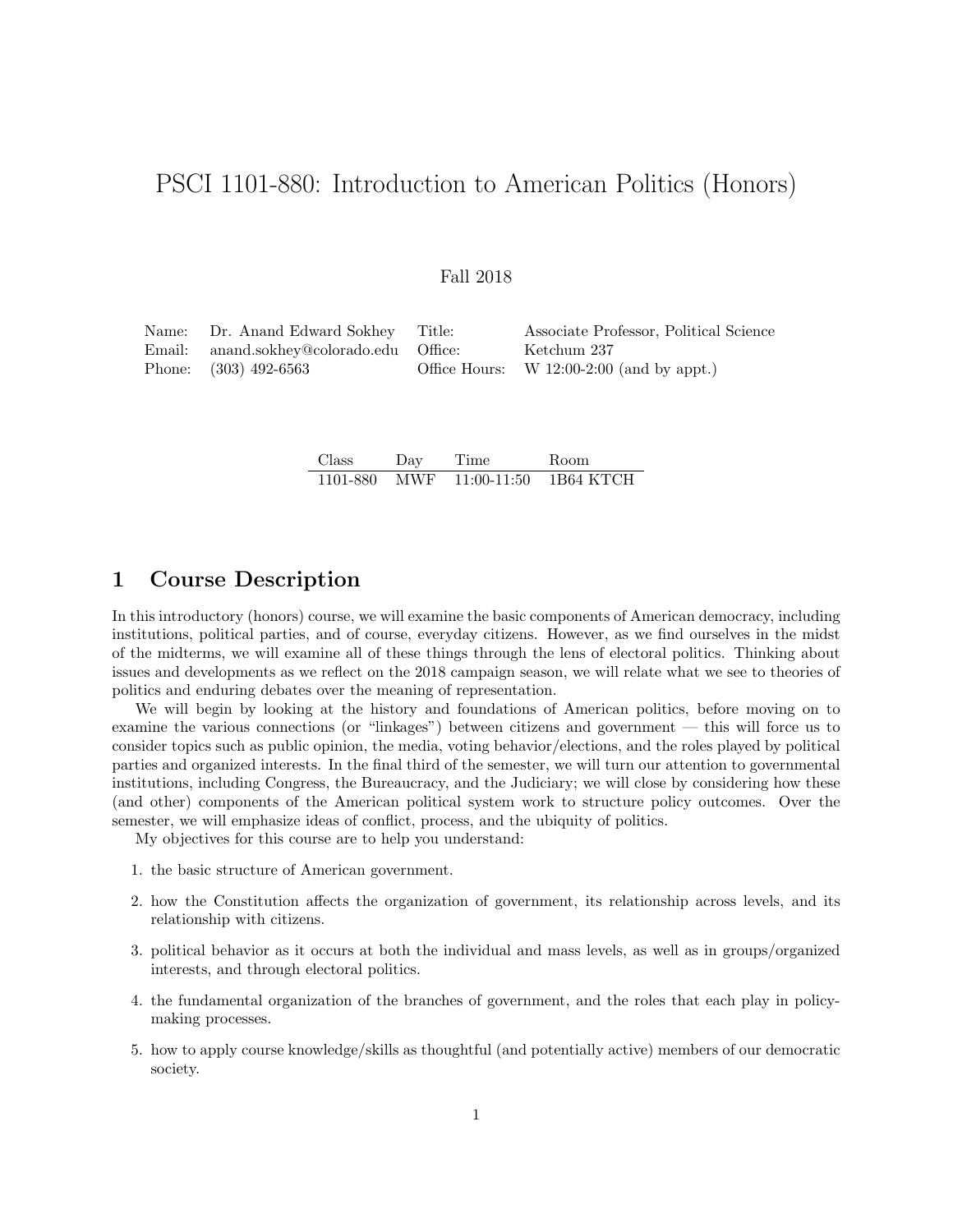Please note: This is a rigorous course, and includes a number of readings that are advanced/difficult. Students should expect to spend roughly 8-12 hours per week on reading assignments (in addition to attendance in class). Readings are to be completed ahead of the class meeting for which they are assigned.

Also, over the semester we will tackle subjects that evoke passion and controversy — this will be especially true given the current climate in American politics. You may disagree with others, and you may feel uncomfortable when you are confronted with certain information, opinions, or arguments. Working through and respecting differences is an important part of both higher education and democratic process — please try to be respectful of others and civil in tone when you ask questions or make comments.

# 2 Course Requirements and Evaluation

### 2.1 Required Texts

Please purchase the following from the merchant of your choice:

- 1. Bianco, William T. and David T. Canon. 2017. American Politics Today, 5th ed. Norton. ISBN 978-0393639834
- 2. Canon, David T., John Coleman and Kenneth R. Mayer, eds. 2017. Faultlines: Debating the Issues in American Politics, 5th edition. Norton. ISBN: 9780393603446

A copy of each of these texts has been placed on two-hour reserve at Norlin library.

As part of course preparation, I expect you to follow current events/U.S. political news during the semester. Other readings/materials may be made available through the course website on Canvas. Note: I reserve the right to make changes to the syllabus — material may be added, dropped, and re-arranged based on the pace and performance of the class. Please familiarize yourself with Canvas, and check it regularly for updates and announcements. I will also communicate with the class via email, and students are expected to check their CU email on a daily basis.

# 3 Grading and Grade Components

The system used to assign final course grades will be:

- A+:  $98-100$
- $A: 94-97$
- A-: 90-93
- B+: 87-89
- B: 84-86
- B-: 80-83
- $C+: 77-79$
- $C: 74-76$
- C-: 70-73
- $\bullet$  D : 60-69
- $F: 59$  and below

Final grades will be calculated based upon the following,<sup>[1](#page-1-0)</sup> and you must complete all portions of the

<span id="page-1-0"></span><sup>&</sup>lt;sup>1</sup>Extra credit opportunities may arise throughout the semester — stay tuned.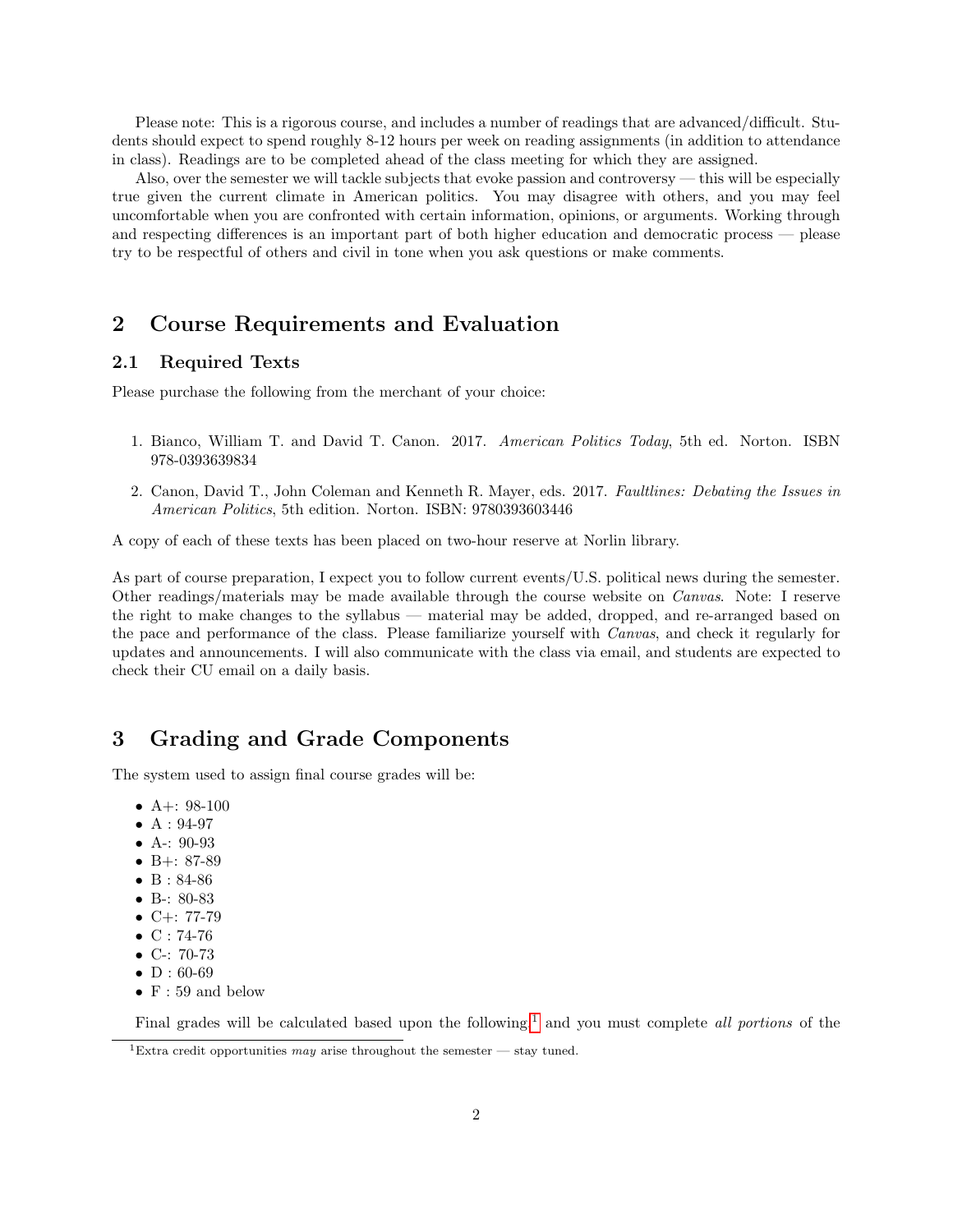course to receive a passing grade:[2](#page-2-0)

1. **Exams**: First "midterm"  $(15\%)$  + Second "midterm"  $(20\%)$  + Final  $(20\%)$ : 55%

There will be three exams, and each will be focused on the course material covered in assigned readings, lectures and class discussions. The exams are non-cumulative, and will be essay. I will announce the specific structure (number of questions, etc.) and remind everyone of what material will be covered the week before the exam. Review sheets will not be provided, but I will cover less material in exam weeks so that there is time for catch up and review.

2. Class Participation: 5% Lecture Clicker Questions + 15% Discussion Activities: 20%

I will do a fair amount of "interactive" lecturing in this class, meaning that I will ask for your input as I discuss material. In addition, most Fridays I will do less lecturing, and we will spend class discussing and debating issues in American politics. Accordingly, participation counts for a total of 20% of your final course grade, with one-fourth of this coming from Clicker points (you responding to questions I put up during lecture), and the other three-fourths from my notes on your participation in class. As part of our weekly issue discussions, I ask you to please treat your colleagues with respect when asking questions, making comments, and otherwise participating in activities.

#### 3. Lecture Clicker Questions/Attendance: 5%

While I encourage you to use learning strategies that work for you, being in class is fairly important for success. I will use lectures to explain/go over major course ideas (generally focusing more on the Bianco and Canon text), though I will bring in other material, ideas, and examples that jell with the assigned readings. Attendance is required (counting for 5% of your final course grade), and will be tracked by the use of "Clickers."

As alluded to previously, I will use clickers to gauge your reactions to the course material, public opinion topics, and other current events. You are responsible for having a working clicker by September 10th, and from that point on I will use the software to keep track of attendance. If you arrive late to (or leave early from) a lecture and miss the clicker question, there is no make-up option. You are allowed six unexcused absences from class; each additional absence (i.e., me having no clicker record of your participation that day) on top of this will result in a  $1/2$  point deduction off your final course grade (up to 5% off). Because I permit you to miss essentially two weeks of class with no excuses required, I will not accept/track excuses for missing class (except under exceptional, legitimate circumstances — please note that such judgments are made solely at my discretion, and that I require proper documentation). If you are not well, have a personal crisis, have a doctor's appointment, etc., please use one of your unexcused absences. If you are going to miss class for an extended period because of a life event, see me and we will discuss options.

4. Research Paper: Paper  $(15\%)$  + Benchmark Assignment  $(5\%)$ : 20%

You will be required to write a 4-5 page paper on the 2018 midterm elections. The paper will be due roughly the week of **November 13th** (the precise due-date within this week will be announced in October). A "benchmark" assignment designed to help you complete this assignment (worth 5% of your final course grade) will be due prior to this sometime in late October/early November. Details/detailed directions on the benchmark assignment (including its due date) and paper will be provided by the beginning of October. Late papers and benchmark assignments will not be accepted (any legitimate excuses will be accepted solely at my discretion).

<span id="page-2-0"></span> $2<sup>1</sup>$  reserve the right to round grades up based on effort and improvement—grades are not automatically rounded up/this is done at my discretion.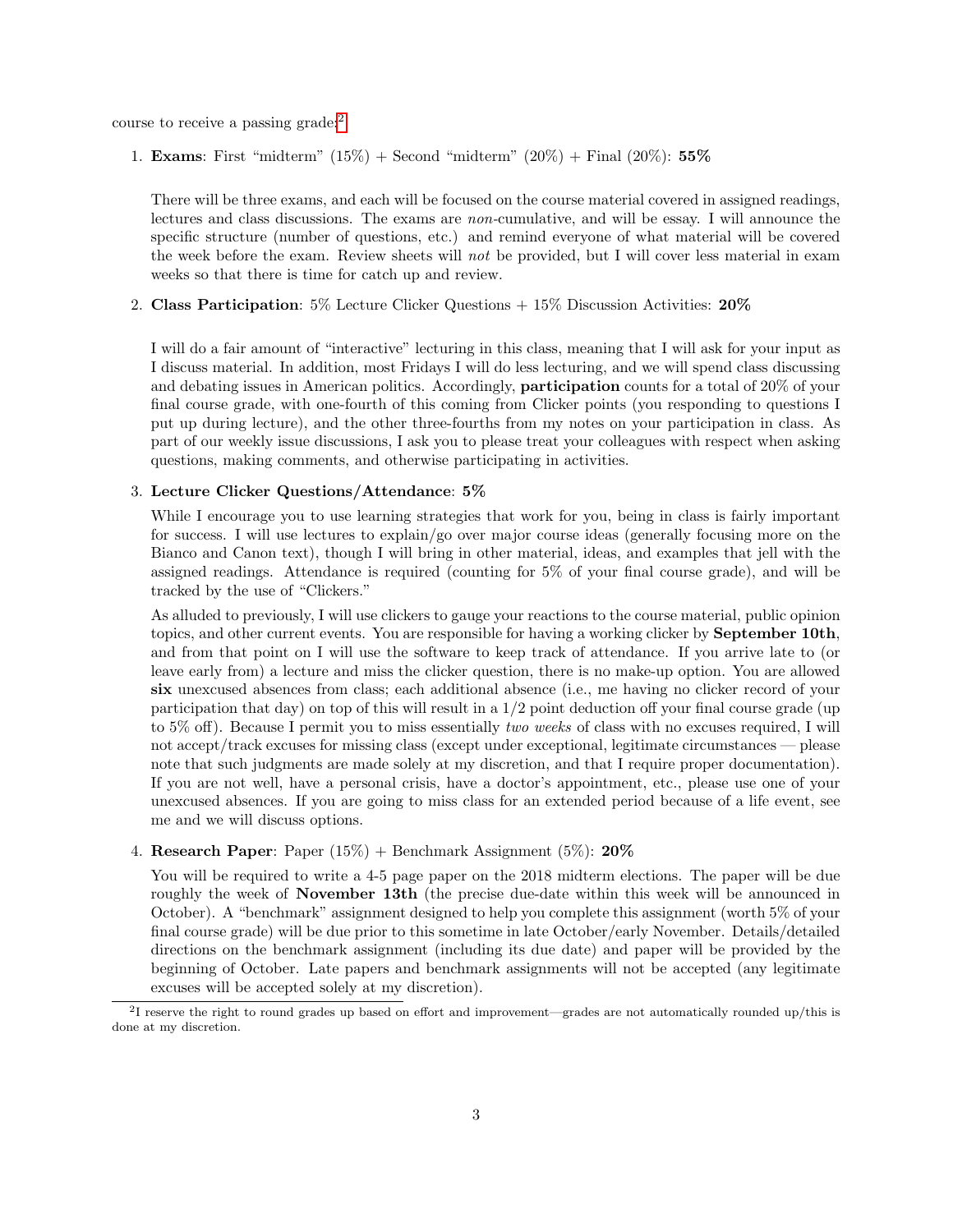# 4 Course Policies

### 4.1 The Classroom Environment

Please be respectful of others when attending class — try to avoid late arrivals, early departures, ringing cell phones, and conversation not related to the course. Moreover, while I am fine with you using laptops in class, I ask that you put phones away and minimize distractions on your computer (excessive web browsing, games, etc.). If you are texting or causing a distraction, you may be asked to leave class.

### 4.2 Contacting Me

I am excited to be working with you this fall. If you have questions, please send an email to me and I will reply as soon as possible (usually within 24 hours; if you do not hear back in 48 hrs., please email again). If your question requires a lengthy explanation/discussion, please come to office hours or make an appointment. Whenever you contact me, it is important to be professional, meaning that written communication must adhere to the following (if an email or note does not meet these criteria, you may not receive a response):

- 1. Please address me respectfully.
- 2. Please clearly identify yourself and your section.
- 3. Please use capital letters, periods, and appropriate grammar.
- 4. Please include information that helps me to respond to your question (i.e., take the time to explain your question, give sufficient detail, etc.)

#### 4.3 Grading Policies and Standards

I will return graded material as promptly as possible. While I try to be very careful in grading, I am aware that I sometimes make mistakes. If you receive an exam or paper back and believe that a mistake has been made, I will be happy to talk to you about it. Under many circumstances, I will re-grade an entire paper or exam — note that this means that your grade may go up, go down, or remain the same.

#### 4.4 Disability/Religious Observances

I am more than happy to make special arrangements for students with documented disabilities that have been documented through Disability Services (colorado.edu/disabilityservices). If you qualify for accommodations because of a disability, please submit your accommodation letter from Disability Services in a timely manner (for exam accommodations provide your letter at least one week prior to the exam) so that your needs can be addressed. Disability Services determines accommodations based on documented disabilities in the academic environment. Contact Disability Services at 303-492-8671 or by e-mail at dsinfo@colorado.edu for further assistance. If you have a temporary medical condition or injury, see Temporary Injuries guidelines under the Quick Links/Students Tab at the Disability Services website and discuss your needs with me.

Campus policy regarding religious observances requires that faculty make every effort to deal reasonably and fairly with all students who, because of religious obligations, have conflicts with scheduled exams, assignments or required attendance. Please see full details at: http://www.colorado.edu/policies/observancereligious-holidays-and-absences-classes-andor-exams. Please notify me about potential conflicts at least 2 weeks in advance of exams/due-dates.

#### 4.5 Discrimination and Harassment

The University of Colorado at Boulder policy on Discrimination and Harassment (http://www.colorado.edu/policies/discrimination-and-harassment-policy-and-procedures), the University of Colorado policy on Sexual Harassment, and the University of Colorado policy on Amorous Relationships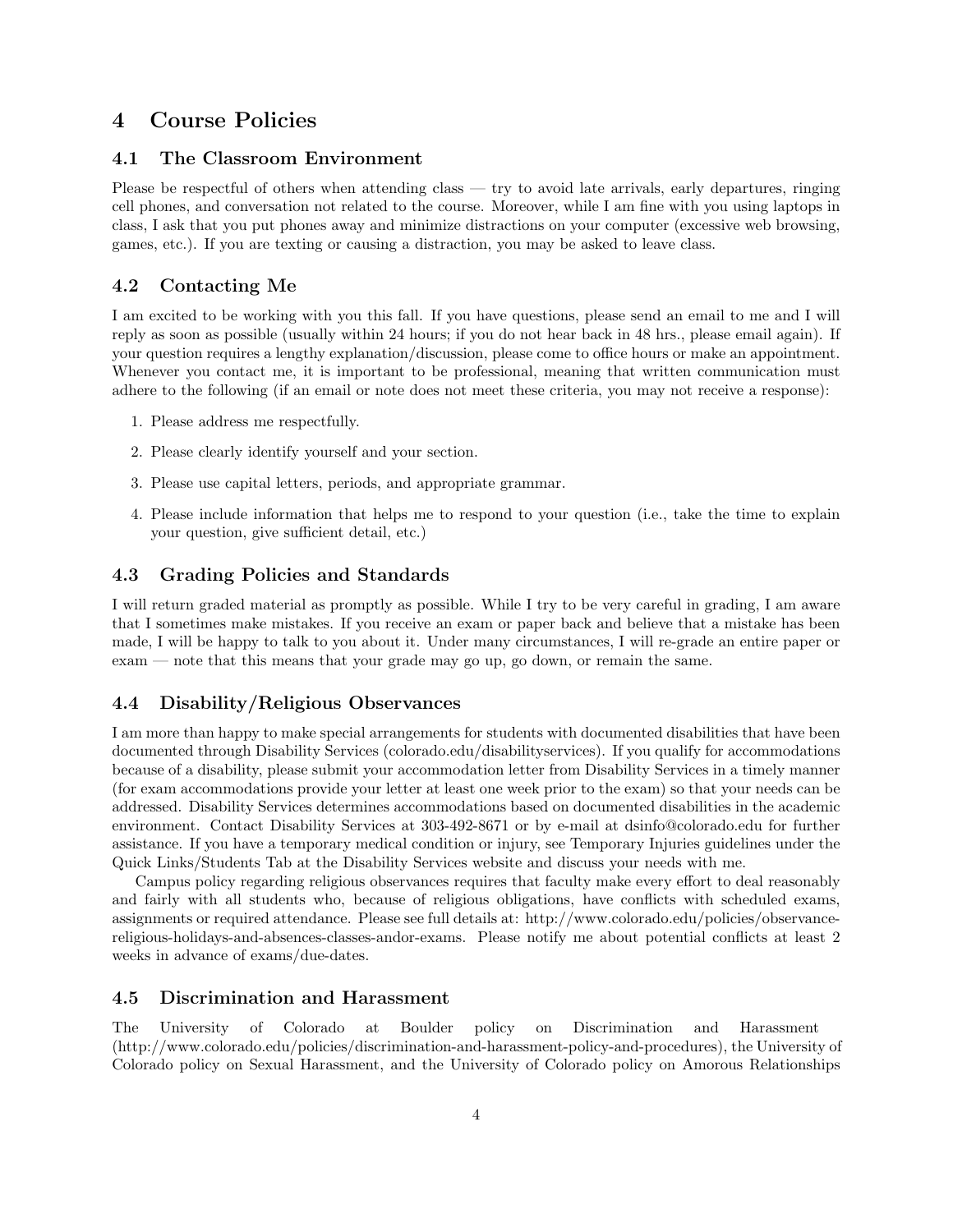applies to all students, staff and faculty. Any student, staff or faculty member who believes s/he has been the subject of discrimination or harassment based upon race, color, national origin, sex, age, disability, religion, sexual orientation, or veteran status should contact the Office of Discrimination and Harassment (ODH) at 303-492-2127 or the Office of Judicial Affairs at 303-492-5550. Information about the ODH and the campus resources available to assist individuals regarding discrimination or harassment can be obtained at http://hr.colorado.edu/dh/Pages/default.aspx.

### 4.6 Academic Honesty

All students of the University of Colorado at Boulder are responsible for knowing and adhering to the Honor Code. Violations of this policy may include: cheating, plagiarism, aid of academic dishonesty, fabrication, lying, bribery, threatening behavior, unauthorized access to academic materials, clicker fraud, submitting the same or similar work in more than one course without permission from all course instructors involved, and aiding academic dishonesty. All incidents of academic misconduct shall be reported to the Honor Code Council (honor@colorado.edu; 303-735-2273). Students who are found to be in violation of the academic integrity policy will be subject to both academic sanctions from the faculty member and non-academic sanctions from the Honor Code. Additional information regarding the Honor Code policy can be found online and at the Honor Code Office. If you violate the honor code, you will receive a "zero" on the assignment/portion of the course grade in question.

### 4.7 Professional Courtesy and Learning Environment

Students and faculty each have responsibility for maintaining an appropriate learning environment. Those who fail to adhere to such behavioral standards may be subject to discipline. Professional courtesy and sensitivity are especially important with respect to individuals and topics dealing with differences of race, color, national origin, sex, pregnancy, age, disability, creed, religion, sexual orientation, gender identity, gender expression, veteran status, political affiliation or political philosophy. Class rosters are provided to the instructor with the student's legal name. I will gladly honor your request to address you by an alternate name or gender pronoun. Please advise me of this preference early in the semester so that I may make appropriate changes to my records. For more information, see the policies on classroom behavior and the student code.

# 5 Course Schedule and Reading Assignments

### 5.1 Foundations: American Government — History and Framework

#### Learning Objectives

- We will discuss the difference between "politics" and "political science."
- We will discuss the fundamental characteristics of American democracy.
- We will consider the ways in which the Constitution affects government's organization, the relationship between state and national governments, and the relationship between these governments and citizens.
- We will learn about the fundamental political principles underlying the U.S. Constitution.

#### Topics and Reading Assignments

Week 1: 8/27-8/31. The American Political System — Politics and Political Science

M 8/27: Introduction to the class, syllabus.

W 8/29: Read the Preface of American Politics Today (APT hereafter)

F 8/31: No class meeting (make sure you get the course books, etc.)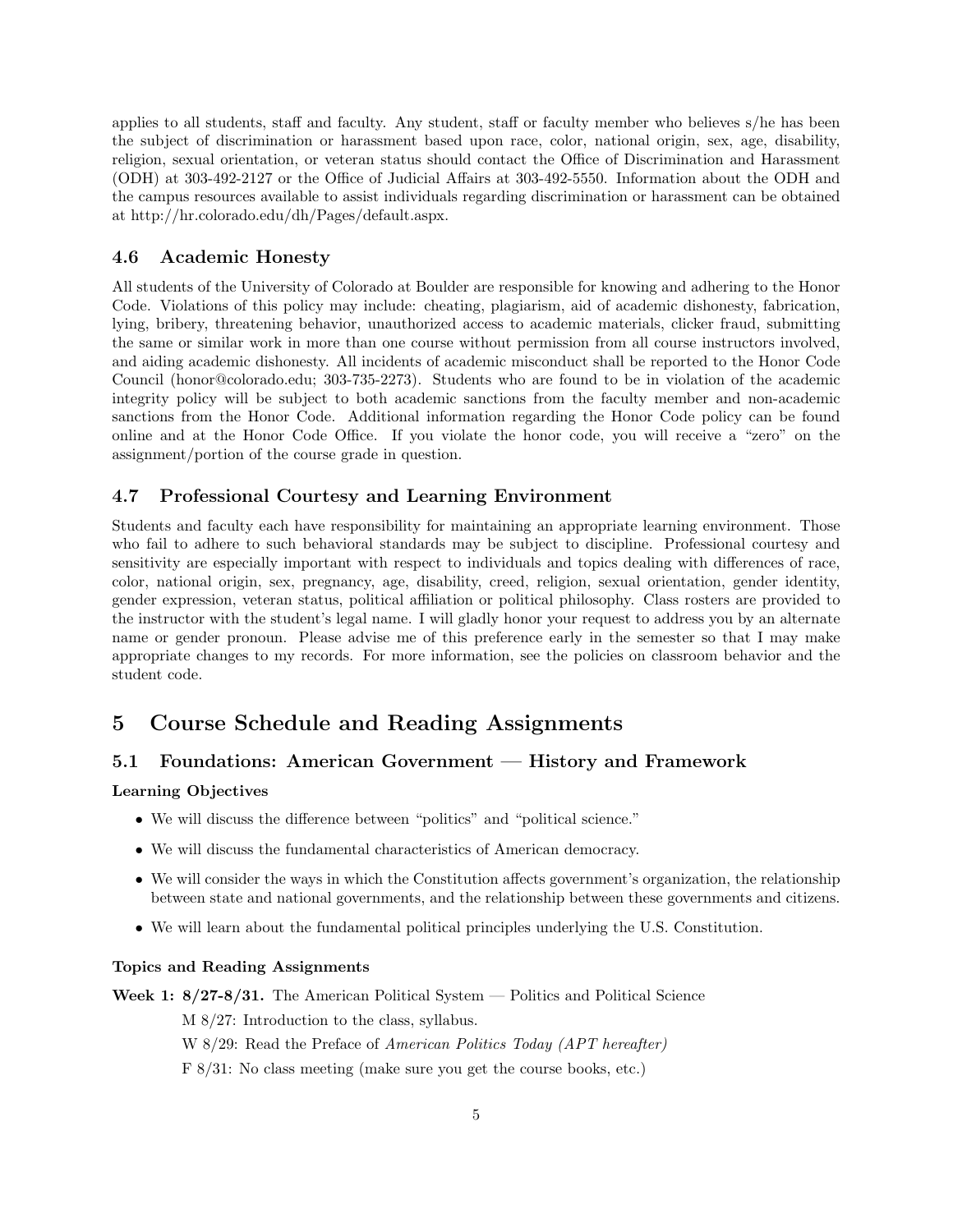- Week 2: 9/3-9/7. Understanding American Politics M 9/3: No class (labor day) W 9/5: Chapter 1, APT  $F\ 9/7$ : Read Chapter 1 in Faultlines<sup>[3](#page-5-0)</sup> (FL hereafter)
- Week 3: 9/10-9/14. The U.S. Constitution and the Founding M 9/10: Read Chapter 2, APT W 9/12: Read the Declaration of Independence, Articles of Confederation, The Constitution  $\mathcal{B}$ 
	- Amendments, and The Federalist Papers pieces are located in the appendix of APT

F 9/14: Read Chapter 2, FL

- Week 4: 9/17-9/21. Federalism M 9/17: Read Chapter 3, APT W 9/19: Chapter 3, APT (continued) F 9/21: Read Chapter 3, FL
- Week 5: 9/24-9/28. Civil Liberties M 9/24: Read Chapter 4, APT W 9/26: Chapter 4, APT (continued) F 9/28: Read Chapter 4, FL
- Week 6: 10/1-10/5. "Midterm" Exam 1 M 10/1: Catch-Up/Review W 10/3: Midterm Administered in class F 10/5: Go over exam

# 5.2 (Mass) Politics: Citizens and "Linkages" to Government

## Learning Objectives

- We will learn about the ways in which citizens participate in public affairs.
- We will learn about how cultural, economic, and social factors influence participation and preferences.
- We will think about how parties and interest groups connect citizens and government.

#### Topics and Reading Assignments

- Week 7:  $10/8-10/12$ . Public Opinion & the Media
	- M 10/8: Read Chapter 6, APT
	- W 10/10: Read Chapter 7, APT
	- F 10/12: Read Chapter 9, FL
- Week 8:  $10/15-10/19$ . Political Parties & Elections
	- M 10/15: Read Chapter 8, APT
	- W 10/17: Read Chapter 9, APT
	- F 10/19: Read Chapters 10-11, FL

<span id="page-5-0"></span><sup>3</sup>A chapter in Faultlines means all the pieces within a chapter, not just the first selection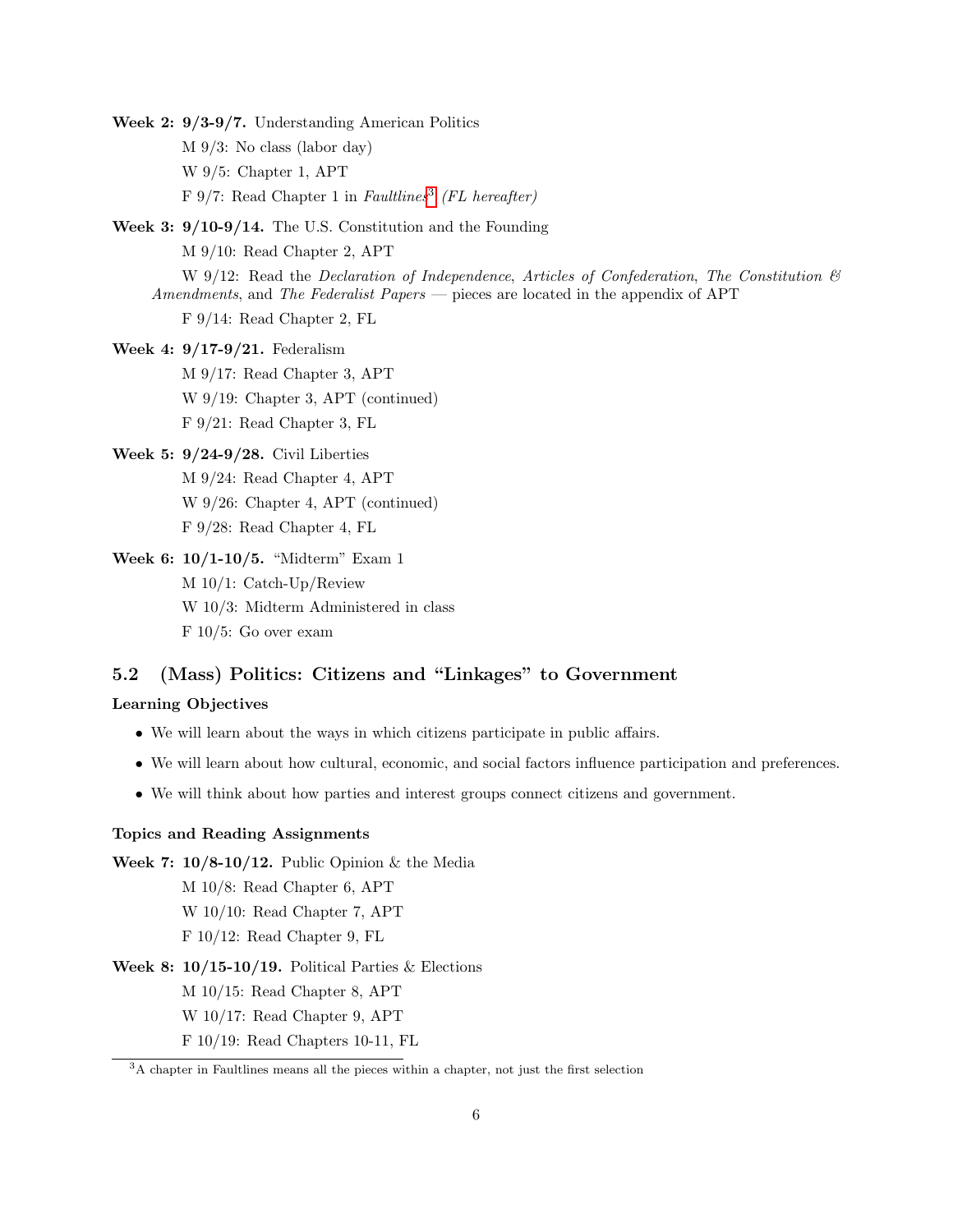Week 9:  $10/22-10/26$ . Elections & Interest Groups M 10/22: Chapter 9, APT (continued) W 10/24: Read Chapter 10, APT F 10/26: Read Chapter 12, FL

Week 10: 10/29-11/2. "Midterm" Exam 2

M 10/29: Catch-up and Review W 11/31: Midterm Administered in Class  $F 11/2$ : go over exam

### 5.3 (American Governing) Institutions

### Learning Objectives

- We will consider how the legislative, executive and judicial branches of government are organized and what responsibilities they have.
- We will look at the roles the branches play in policy-making processes.
- We will consider the ways in which the branches of government interact with/represent the general public.

#### Topics and Reading Assignments

- Week 11: 11/5-11/9. Congress M 11/5: Read Chapter 11, APT W 11/7: Chapter 11, APT (continued) F 11/9: Read Chapter 5, FL Week 12: 11/12-11/16. Presidency & Bureaucracy
	- M 11/12: Read Chapter 12, APT W 11/14: Read Chapter 13, APT F 11/16: Read Chapters 6-7, FL
- Week 13: 11/19-11/23. Fall Break No Classes!
- Week 14: 11/26-11/30. The Courts & Civil Rights

M 11/26: Read Chapter 14, APT

W 11/28: Read Chapter 5, APT — Research Paper due this week

- F 11/30: Read Chapter 8, FL
- Week 15: 12/3-12/7. Domestic Policy M 12/3: Read Chapter 15, APT W 12/5: Read Chapter 16, APT F 12/7: Read Chapter 13, FL
- Week 16: 12/10-12/14. Foreign Policy; The American Political System Course Conclusion M 12/10: Read Chapter 17, APT, Chapter 15 FL W 12/12: Course Conclusion — Closing Thoughts F: No class (university reading day)